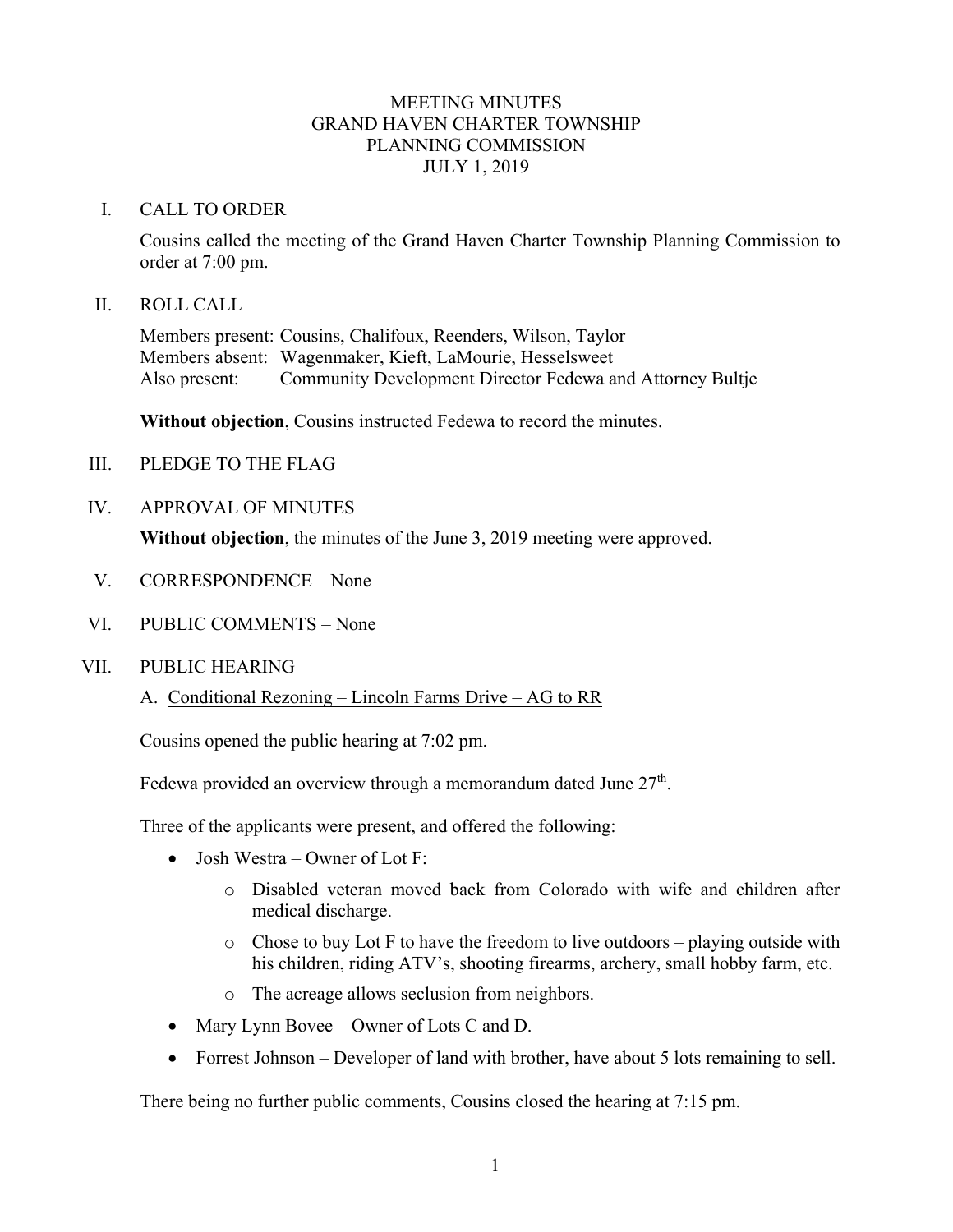## VIII. OLD BUSINESS

## A. Conditional Rezoning – Lincoln Farms Drive – AG to RR

The Commissioners had the following comments to offer:

- Conditional Rezoning was requested based on Township's acknowledgement that it intends to initiate a rezoning of the land, but it may take 6+ months. The delay in time is creating issues for the developer and lot owners.
- Inquired about owner of Lot  $E -$ Somers.
	- o Somers is aware of the Townships intention to rezone, but he chose not to participate in the conditional rezoning request because he has already received permits to build the house.
- Confirmed the Private Road Exemption granted by the Township Board in August 2018.
- Discussed Ag Exempt structures. Structures used solely for agricultural purposes will still be Ag Exempt. Conversely, if part of the building is not used agriculturally it cannot be exempt from the building code.
- Inquired why RR was chosen for all lots instead of RP for the 10 acre parcels.
	- o Fedewa explained it was for continuity. RP and RR are generally the same for allowable uses. Differences are more apparent for land divisions. Land Divisions are prohibited pursuant to the Private Road Exemption agreement and is proposed to be restated if the Conditional Rezoning is approved.
	- $\circ$  Bultje explained the applicant requested RR and the Township cannot modify any aspect of a conditional rezoning request. Only to approve or deny.

**Motion** by Wilson, supported by Chalifoux, to recommend the Township Board **conditionally approve** the Lincoln Farms Drive conditional rezoning request to rezone Lots C, D, and  $F - K$  from Agricultural (AG) to Rural Residential (RR). The motion is subject to the following condition:

1. Private Road Maintenance Special Assessment Contract (*draft date 9/19/18*) and Declaration of Joint Maintenance and Easement (*draft date 9/26/18*) shall be executed, recorded with the Ottawa County Register of Deeds, a copy provided to the Township, and the Document Numbers added to Section 2 of the Conditional Rezoning Agreement. This shall occur prior to the Conditional Rezoning Agreement being executed by the Township.

### **Which motion carried unanimously**.

### IX. NEW BUSINESS

### A. Review Draft of Zoning Ordinance

Fedewa provided an overview through a memorandum dated June  $27<sup>th</sup>$ .

Commission requested Fedewa go through item by item to obtain feedback: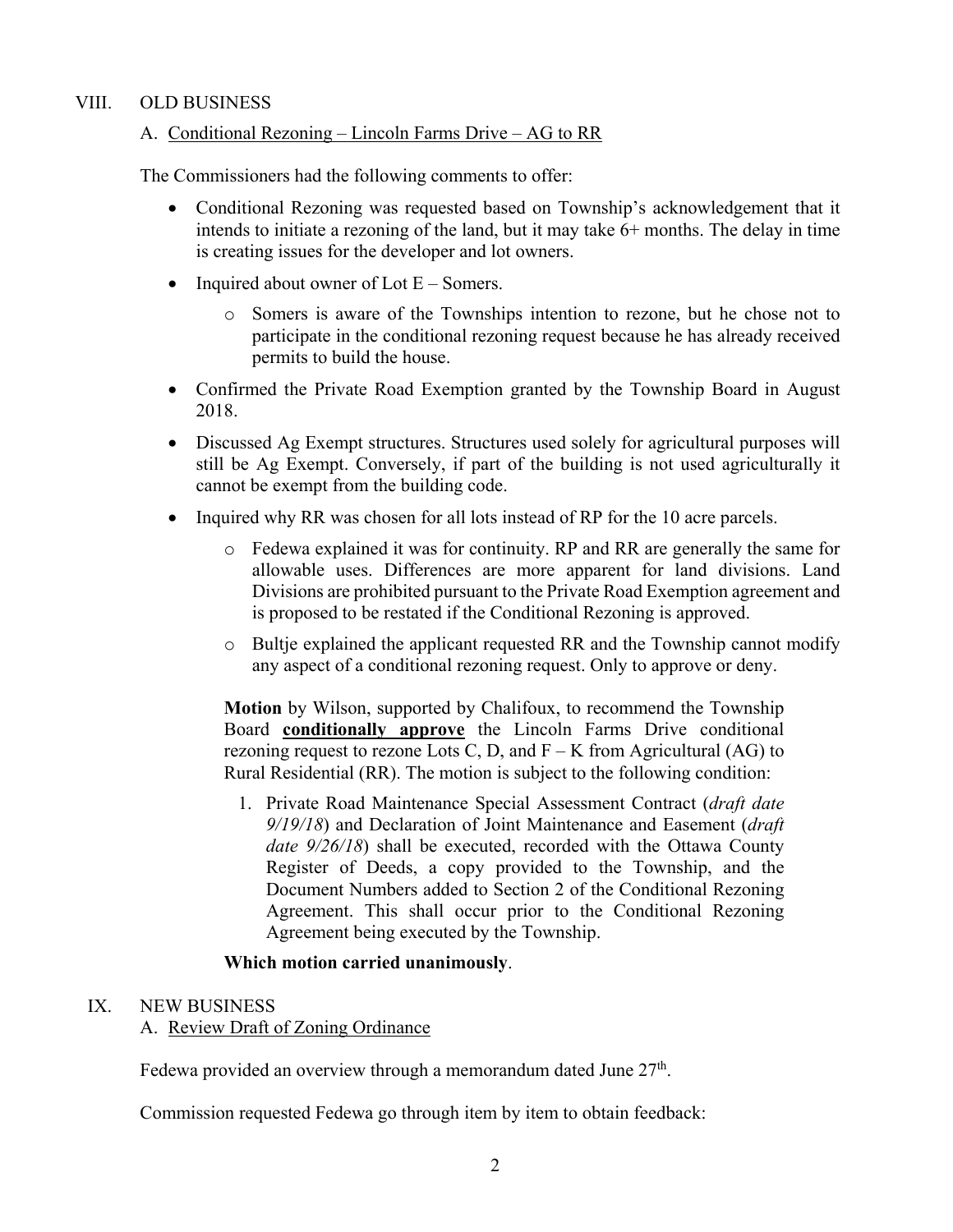- Minimum Floor Area for Single Family Dwelling.
	- o Acceptable to reduce to standard a 800 square feet. Restate ground floor is still required to be 800 square feet even if it is a two-story dwelling.
- Pole Mounted Lighting.
	- o Acceptable to reduce maximum height from 30 feet to 20 feet.
- Outdoor Ponds.
	- o Acceptable to allow administrative approval for ponds < 5 acres. Special Land Use still required for ponds 5+ acres in size.
- Accessory Building Size for lots  $\leq \frac{1}{2}$  acre.
	- o The 2018 text amendment reduced the amount of square footage allowance for lots < ½ acre. Was allowed 720 square feet, but now only 600 square feet.
	- o Most found it acceptable to increase that allowance to 720 square feet.
- Shipping Containers as Accessory Buildings.
	- o Acceptable to still allow these structures to be used as an accessory building in non-residential districts.
- Domestic Pets.
	- o Mixed opinions on increasing the number of domestic pets allowed in a dwelling from four to five.
- Livestock and Chickens.
	- o Proposals discussed at the previous joint session were reaffirmed.
- Bee keeping.
	- o Do not want to regulate or require a zoning permit.
- US-31 Overlay Zone Building Materials.
	- o Mixed opinions on keeping the 80% brick requirement for property north of Hayes. Some like the character of brick, others find it looks sterile. May be preventing creative designs.
	- o Want to compare language of north vs. south of Hayes.
	- o Recommend the Board provide feedback too.
- US-31 Overlay Zone & PUD Wall Lengths.
	- o Acceptable to require both chapters to state walls over 50 feet in length must incorporate architectural features to break up the expanse of the wall.
- Mixed Use PUD.
	- $\circ$  Acceptable to remove the 30% cap on commercial uses within a residential PUD, but must be within reason, and Township needs to maintain controls.
	- o Bultje noted the only benefit a PUD receives for incorporating more than one use is related to open space and density; and not a benefit such as the "dairy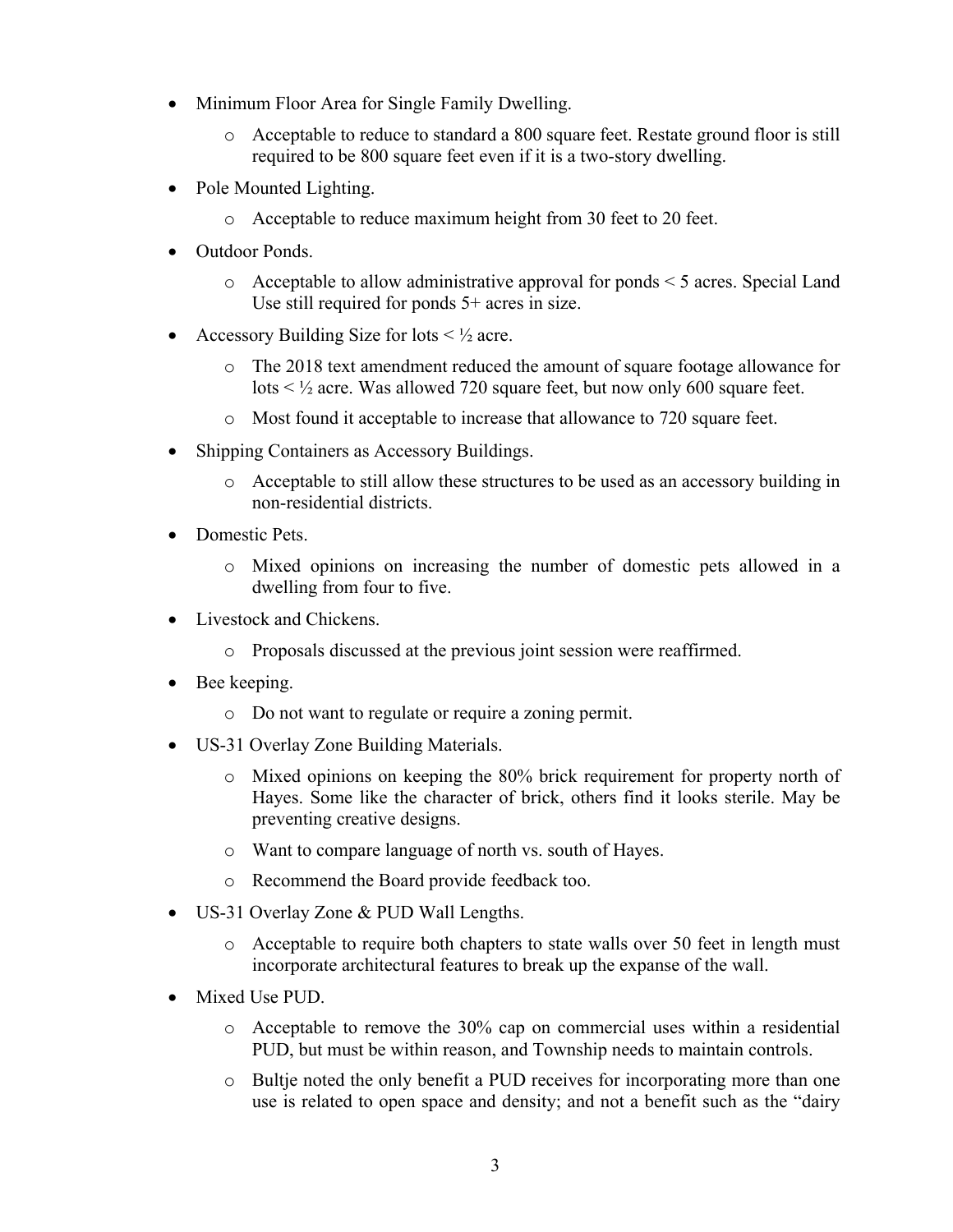treat" case in the City of Grand Haven where including commercial allows a setback reduction or elimination.

- o Federally insured mortgages for mixed use developments is difficult to obtain.
- PUD Required Open Space.
	- o Acceptable to require 5% of open space be preserved in commercial and industrial PUDs.
- PUD Open Space Type.
	- o Acceptable to require approximately half of the open space to be pocket parks and central gathering spaces. The remainder will continue to be contiguous natural areas.
- PUD Amendments.
	- o Acceptable to incorporate an administrative approval for changes so small they would not amount to a "minor" amendment.
- Road Network for New Development.
	- o Acceptable to encourage connectivity, and discourage cul-de-sacs. However, it is not a prohibition and it must all be done within reason because the primary development pattern are typical subdivisions.
- Site Condo Amendments.
	- o Acceptable to follow the PUD Amendment guidelines for Site Condos.
- Sewage System Setbacks on Waterfront Lots.
	- o Acceptable to require sewage disposal systems to be setback as far as reasonably possible from the waterfront.
- Decks and/or Sitting Areas on Elevated Walkways.
	- o Acceptable to allow, but need to determine a number or size allowance. 400 square feet was discussed and seemed reasonable, but requested staff provide options to review.
- Seawalls on Lake Michigan.
	- o Acceptable to prohibit seawalls on Lake Michigan. Adjacent properties experience accelerated erosion from seawalls and there are issues with emergency vehicles having unobstructed access.
- Natural Shoreline.
	- o Mixed opinions on whether waterfront property owners should be encouraged to keep 75% of the shoreline natural. Would help water quality and is supported by the master plan. Would also deter geese and other waterfowl from roosting on manicured lawns abutting the waterfront.
	- o Fedewa explained the provision would indicate it is *encouraged* to maintain a natural shoreline and would be used as more of an educational tool for residents. Would not be a regulation that is enforced, rather it would be a resilient best management practice that residents are encouraged to follow.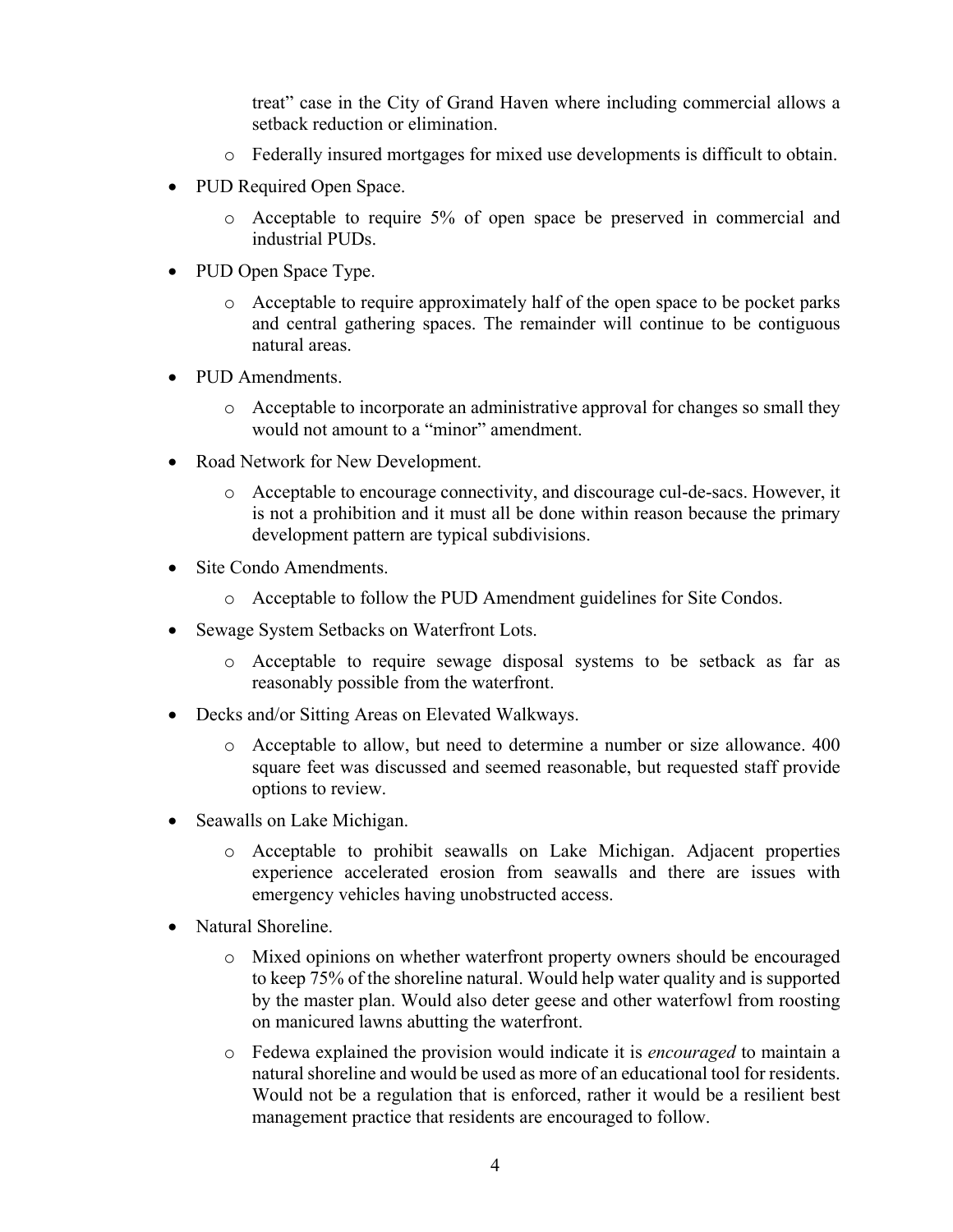- County Drain Setback.
	- o Acceptable to require a 10 foot setback from county drains, including structures and crops.
	- o Michigan Agriculture Environmental Assurance Program (MAEAP) requires a 30 foot setback; as does other federally funded programs.

# X. REPORTS

- A. Attorney Report None
- B. Staff Report None
- C. Other None

# XI. EXTENDED PUBLIC COMMENTS

- Tim Whalen 16527 Lake Michigan Drive:
	- o Appreciates the Township staff being responsive to his inquiries.
	- o Disagrees with the Township's Private Road and Driveways Ordinance prohibiting shared driveways. Requests the Township review and consider more leniency.
	- o His previous experience as an appointed official in Illinois was very proproperty rights and always deferred to the lot owners for decisions.
	- o Was surprised that Planning Commissioners did not have email address or other contact information posted on the website.
		- Bultje explained that is done on purpose because the Planning Commission must act as a body and not individuals. Township Board members do have contact information posted online because they are elected officials that need to be accessible to their constituents. Planning and zoning questions are to go through the Zoning Administrator.
		- Whalen understands the information, but explained a Zoning Administrator is only one person with one opinion, and prefers an opportunity to speak with many individuals.
	- o Questions why Fedewa denied the request to perform a boundary line adjustment into an irregular shape.
		- Fedewa provided a sketch of the proposal and explained irregular lots cause numerous issues down the road and it is poor planning to approve otherwise.
- The Chair directed Fedewa to research ordinances from other communities related to private roads vs. shared driveways, and regulations on irregular lots.

# XII. ADJOURNMENT

**Without objection**, the meeting adjourned at 8:38 pm.